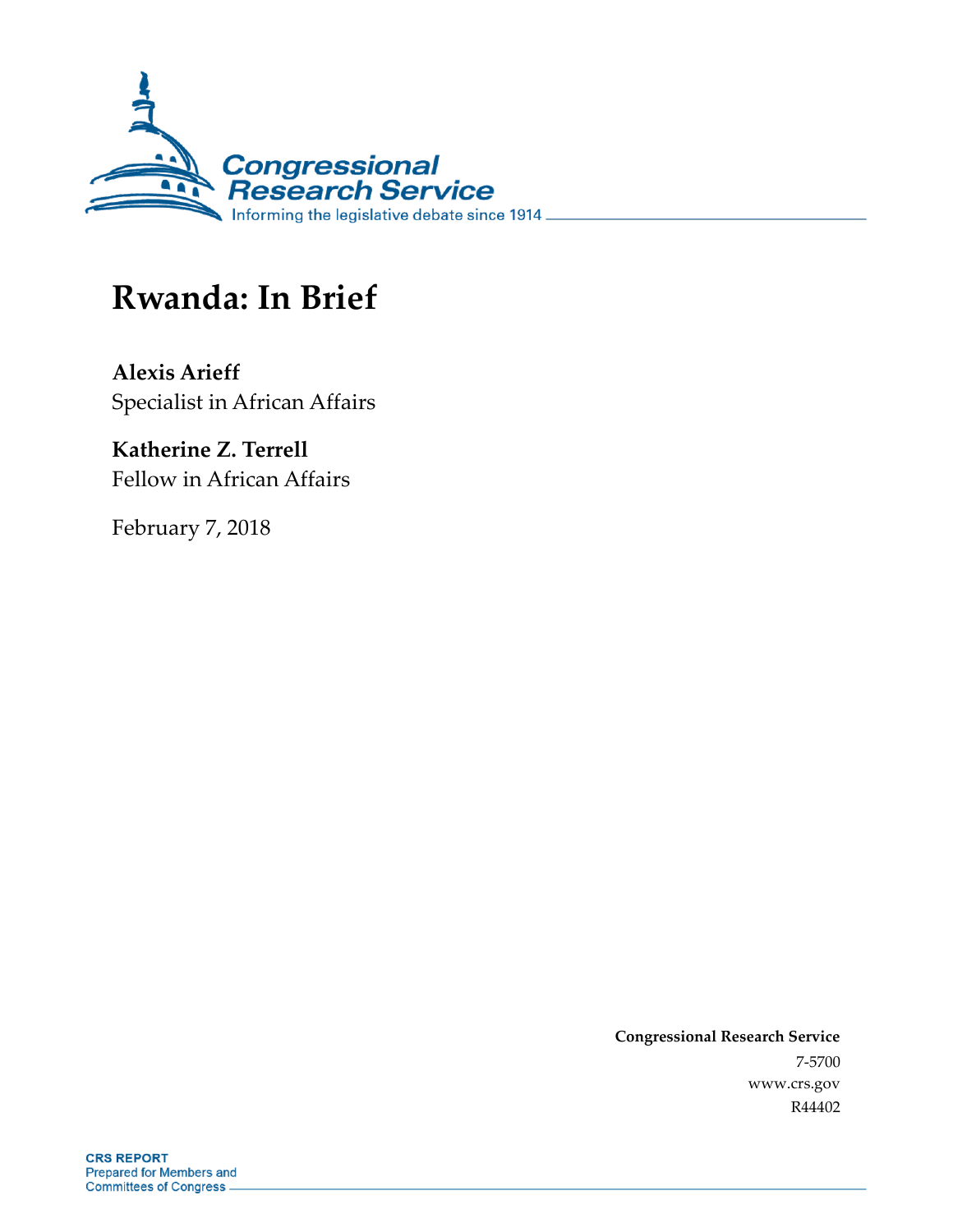### **Summary**

Rwanda, a small landlocked country in central Africa's Great Lakes region, has become known for its rapid development gains in the wake of the 1994 genocide, in which some 800,000 people were killed. Since then, efforts by the Rwandan Patriotic Front-led government to improve health outcomes, boost agricultural output, promote investment, and increase women's participation in politics have been lauded internationally. Yet, analysts debate whether Rwanda's authoritarian political system—and its government's periodic support for rebel movements in neighboring countries—could jeopardize this progress in the future, or undermine the case for donor support.

President Paul Kagame, in office since 2000, won reelection to a new seven-year term in August 2017 with nearly 99% of the vote, after a new constitution adopted in 2015 carved out an exception to term limits for him. His overwhelming margin of victory was interpreted by some observers as reflecting popular support for the president's efforts to stabilize and transform Rwandan society, while others viewed it as the product of a political system that involves tight constraints on opposition activity and close government scrutiny of citizen behavior. In response to external criticism of Rwanda's political system and human rights record, Rwandan officials, including Kagame, have often asserted that some restrictions on civil and political rights are needed to prevent the return of ethnic violence.

The United States and Rwanda have cultivated close ties since the 1990s, underpinned by U.S. development aid and support for Rwanda's participation in international peacekeeping missions. Congress has helped shape U.S. engagement through the aid appropriations process, other legislative initiatives, oversight activities, and Member outreach to Rwandan officials. Over the past decade, U.S. officials, including some Members of Congress, have continued to hail Rwanda's development and peacekeeping record while voicing growing criticism of the government's human rights record and its role in regional conflicts. Congress has notably placed restrictions on certain types of U.S. military aid if Rwanda is found to be supporting rebel groups in neighboring countries. The Obama Administration periodically applied such restrictions, and others under separate child soldiers legislation, citing Rwandan support for rebels in the Democratic Republic of Congo (DRC) and Burundi.

Trump Administration officials have continued to pair support for U.S.-Rwanda partnership on shared objectives with statements of concern regarding political conditions within Rwanda. U.S. interest in partnering with Rwanda on Africa-wide initiatives may increase in 2018 as President Kagame assumes the yearlong rotating chairmanship of the African Union (AU). President Trump met with President Kagame at the World Economic Forum in Davos, Switzerland, in January 2018, after which President Trump expressed appreciation for U.S.-Rwandan economic ties, Rwanda's contributions to peacekeeping, and Kagame's pursuit of AU institutional reforms.

In line with its proposals to decrease foreign aid worldwide, the Administration's FY2018 aid budget request would lower annual U.S. bilateral aid to Rwanda from \$159 million to \$105 million (not including peacekeeping support). The Administration has also initiated an out-ofcycle review of Rwanda's eligibility for trade benefits it receives under the African Growth and Opportunity Act (AGOA, reauthorized under P.L. 114-27) in response to alleged market barriers to U.S. exports resulting from policies in the East African Community, to which Rwanda belongs.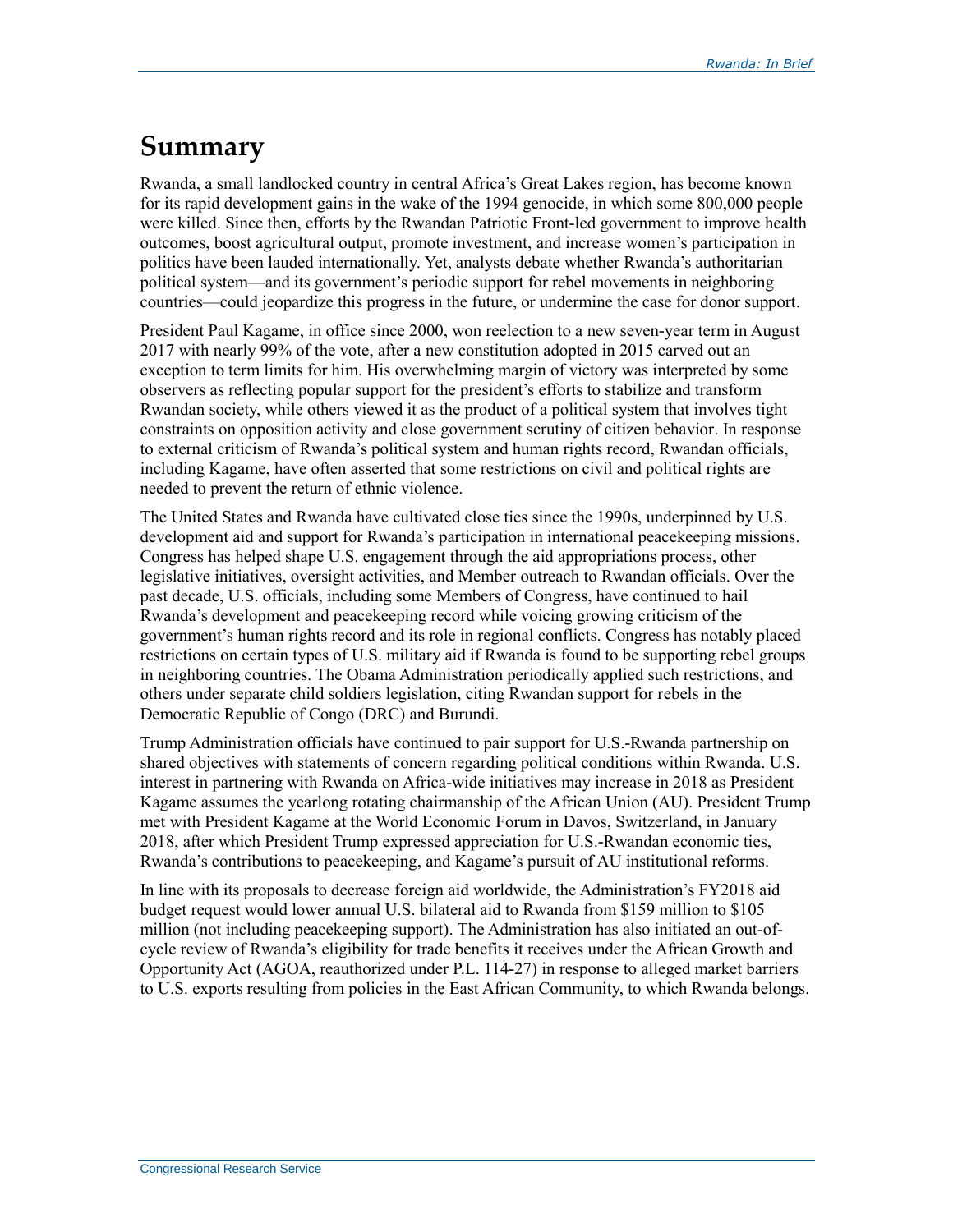## **Contents**

### Figures

#### **Tables**

#### Contacts

|--|--|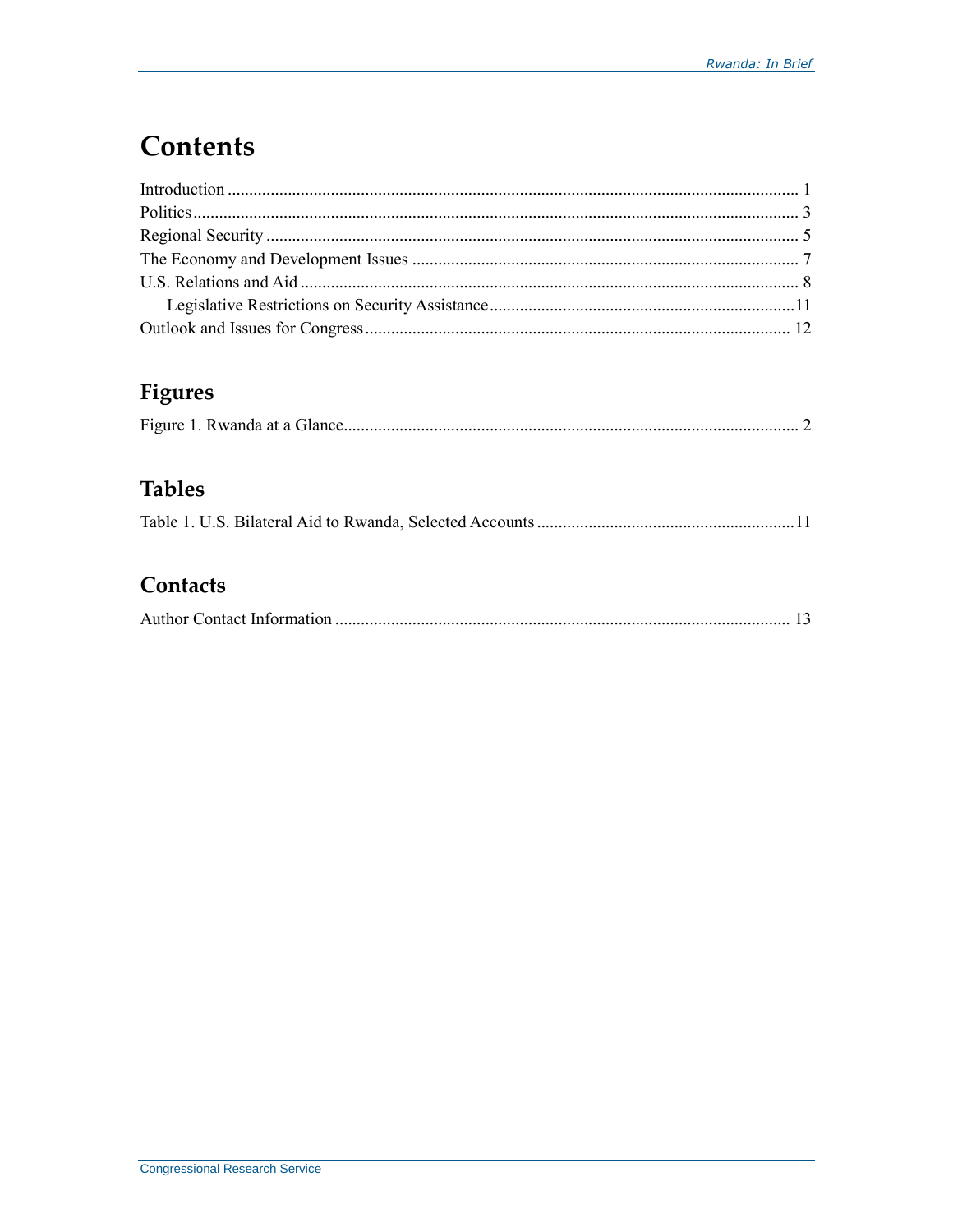### **Introduction**

Rwanda has achieved a rare degree of political stability, public safety, and economic growth in a sub-region marked by armed conflict and violent power transfers. Government programs to improve health, agricultural output, private investment, and women's political participation have received international plaudits and substantial donor support. Rwanda's development and security gains are particularly remarkable in the wake of the 1994 genocide, in which extremist members of the ethnic Hutu majority orchestrated a three-month killing spree targeting the minority Tutsi community and politically moderate Hutus. An estimated 800,000 people were killed.

President Paul Kagame is widely viewed as the architect of Rwanda's purported development "miracle" and of its autocratic political model.<sup>1</sup> He was reelected in 2017 following constitutional changes that exempted him from presidential term limits. Kagame's nearly 99% margin of victory may reflect a mix of popular support for his efforts to stabilize and transform Rwandan society as well as constraints on opposition activism. These include legal restrictions on civil liberties and tight controls on the flow of information, allegedly alongside more brutal tactics.

The United States and Rwanda have cultivated close ties since the late 1990s, underpinned by U.S. aid in support of Rwanda's ambitious socioeconomic development initiatives and participation in international peacekeeping. U.S. executive branch officials and some Members of Congress have nonetheless expressed growing concern in recent years regarding Rwanda's authoritarian political system and its government's history of backing rebel groups in neighboring countries. Congress has held multiple hearings examining these and related issues.<sup>2</sup>

In September 2017, the Acting Assistant Secretary of State for Africa, Ambassador Donald Yamamoto, testified before the House that the United States "has a close but complex relationship with Rwanda."<sup>3</sup> Trump Administration officials have voiced support for continued U.S.-Rwanda partnership on shared objectives, alongside ongoing concerns regarding democracy and human rights (see "U.S. Relations and Aid," below). U.S. interest in partnering with Rwanda on Africawide initiatives may increase in 2018 as President Kagame assumes the rotating chairmanship of the African Union (AU). President Trump met with President Kagame at the World Economic Forum in Davos, Switzerland, in January 2018, after which the President expressed appreciation for U.S.-Rwandan economic ties, Rwanda's contributions to peacekeeping operations, and Kagame's pursuit of AU institutional reforms.

In line with its broader proposals to decrease foreign aid worldwide, the Administration advocated cuts to bilateral funding for Rwanda in FY2018, including health and development aid,

<sup>&</sup>lt;sup>1</sup> See, e.g., Julian Hattem, "Kagame seems set to win again in Rwanda. But is he a 'miracle man' or a nascent dictator?" *Washington Post*, August 2, 2017; *The Economist*, "Paul Kagame, Feted and Feared," July 15, 2017.

<sup>&</sup>lt;sup>2</sup> For example: House Foreign Affairs Subcommittee on Africa, Global Health, Global Human Rights, and International Organizations ("HFAC Africa Subcommittee"), "Rwanda: Democracy Thwarted," September 27, 2017; Senate Foreign Relations Committee (SFRC), "U.S. Policy in Central Africa: The Imperative of Good Governance," February 10, 2016; HFAC Africa Subcommittee, "Africa's Great Lakes Region: A Security, Political, and Humanitarian Challenge," October 22, 2015; HFAC Africa Subcommittee, "Developments in Rwanda," May 20, 2015; SFRC, "Prospects for Peace in the Democratic Republic of Congo and Great Lakes Region," February 26, 2014; House Armed Services Committee, "Update on the Evolving Security Situation in the Democratic Republic of the Congo and Implications for U.S. National Security," December 19, 2012; HFAC Africa Subcommittee, "The Devastating Crisis in Eastern Congo," December 11, 2012; and HFAC Africa Subcommittee, "Examining the Role of Rwanda in the DRC Insurgency," September 19, 2012. Additional hearings on the Democratic Republic of Congo and the illicit trade in African "conflict minerals" have also examined Rwandan actions and their impacts.

<sup>&</sup>lt;sup>3</sup> Written statement to the HFAC Africa Subcommittee, "Rwanda: Democracy Thwarted," September 27, 2017.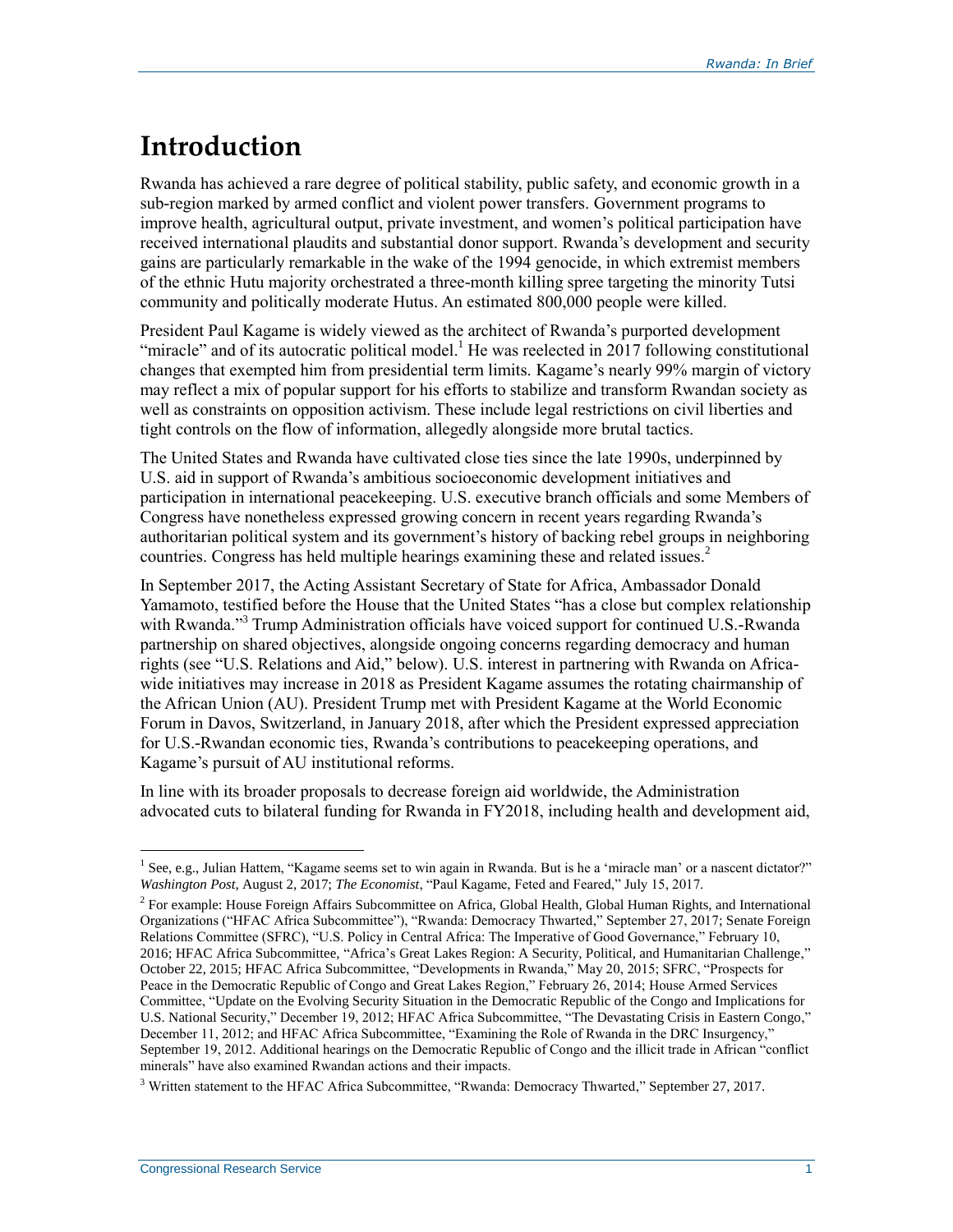though the country would remain a top U.S. aid recipient in Africa if the proposals were fully implemented. Separately, in June 2017, the Administration initiated an out-of-cycle review of Rwanda's eligibility for trade benefits under the African Growth and Opportunity Act in response to protectionist policies in the East African Community (EAC), of which Rwanda is a member. The review also pertains to the AGOA eligibility of EAC members Tanzania and Uganda.

Successive Congresses have enacted foreign aid appropriations measures that restrict certain types of U.S. military aid to Rwanda if it is found to be supporting rebel groups in neighboring countries. Citing these and other legislation related to child soldiers, the Obama Administration at several points suspended some military aid in response to reports of Rwandan support for rebels in neighboring Democratic Republic of Congo (DRC) and Burundi. The Obama Administration also increased other types of military aid in support of Rwanda's peacekeeping deployments, either by exercising a presidential authority to waive the aforementioned restrictions or else drawing on funds that were not subject to them. The full extent of the Trump Administration's approach to security assistance for Rwanda remains to be seen. (See "Legislative Restrictions.")



#### **Figure 1. Rwanda at a Glance**

**Population, growth rate:** 11.9 million, 2.5% **Languages:** Kinyarwanda, French, English (all official) **Religions**: Protestant 50.2%, Roman Catholic 44.3%, Muslim 2%, other 0.9% (includes traditionalist/animist), none 2.5%, unspecified <0.1 (2002) **Median age**: 19 years **Life expectancy**: 64.3 years **Infant mortality rate:** 29.7 deaths/1,000 live births **Literacy:** 70.5% (male 73.2%, female 68%) (2015)

Congo 31.3%, Kenya 15.7%, United Arab Emirates 13.8%, Switzerland 8.7%, Burundi 5.7% (2016) **Key imports**: foodstuffs, machinery + equipment, steel, petroleum products, cement + construction material **Top import partners**: China 21.2%, Uganda 11.2%, Kenya 7.8%, India 7.4%, UAE 5.8%, Tanzania 5.3% (2016)

**Sources:** Graphic created by CRS; base map generated from Esri (2013). Data drawn from CIA, *The World Factbook* and International Monetary Fund (IMF); 2017 estimates unless otherwise noted.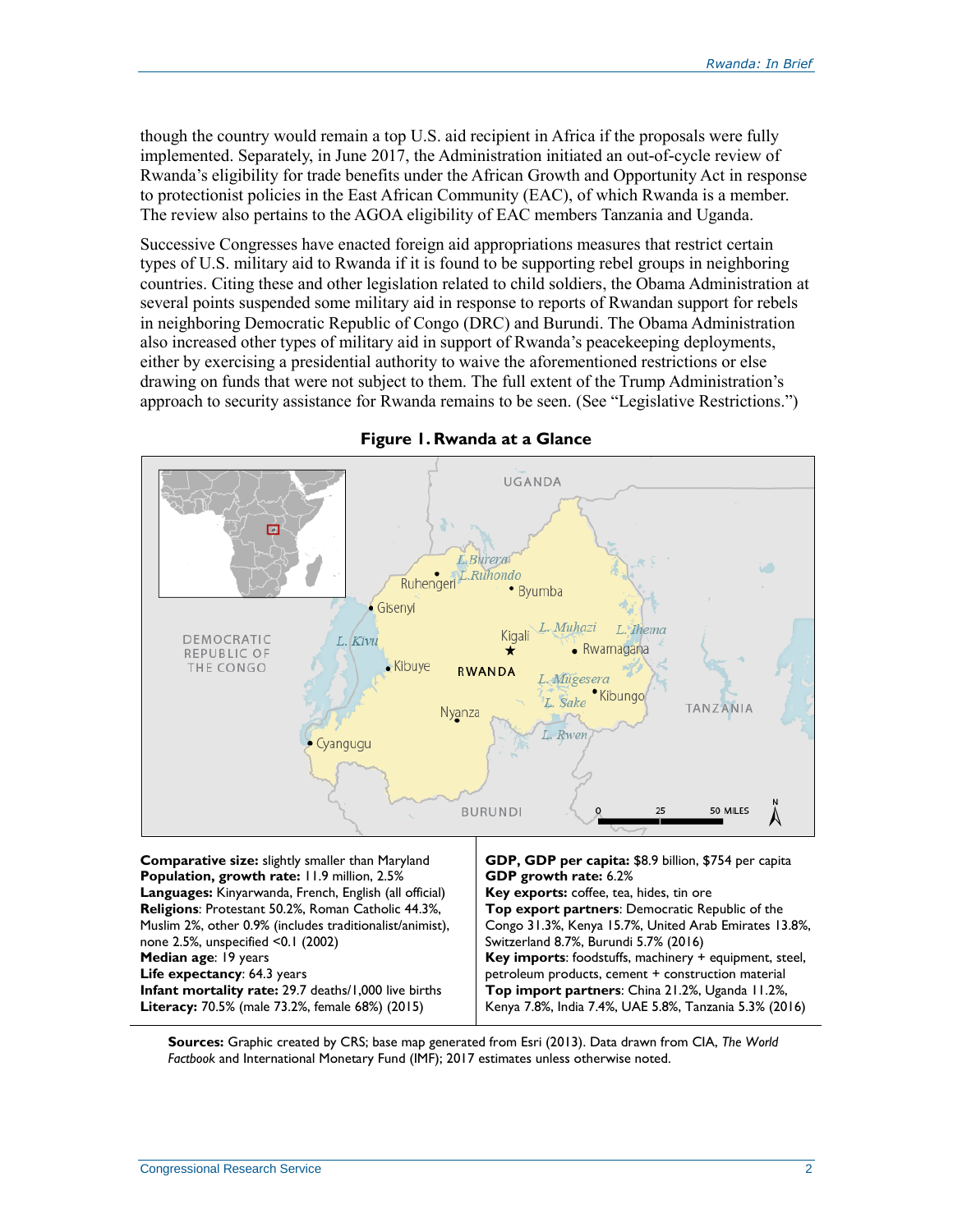International perspectives on Rwanda tend to be polarized. Supporters assert that Kagame is a visionary and that Rwanda represents an extraordinary post-conflict success story that justifies his continued tenure. <sup>4</sup> Others argue that severe restrictions on political and civil rights may ultimately undermine Rwanda's hard-won stability, and that limits on civil liberties may be masking ethnic and social tensions. 5 Some critics have also questioned the reliability of Rwanda's development statistics—a key justification for donor aid—and some posit that the ruling party's apparently extensive involvement in the economy may be stifling independent private sector growth.<sup>6</sup> To some observers, Rwandan voters' support for Kagame is easily explained: "he has kept them from killing each other  $\ldots$  [and] has also given them a sense of hope and pride."<sup>7</sup> Others argue that given evident constraints on free expression—"we simply don't know ... what Rwandans want from their political leaders."<sup>8</sup>

President Kagame has defended Rwanda's political system as rooted in popular support, asserting that "imposing a style of democracy without understanding the context, culture or norm of a country is ignorant." <sup>9</sup> Rwandan officials generally reject allegations of abusing human rights, while asserting that some restrictions on civil liberties are necessary to prevent ethnic tensions and violence. Kagame has also rejected some external criticism as inaccurate, irrelevant, neocolonialist, and/or morally vacuous given the international failure to halt the 1994 genocide.<sup>10</sup>

# **Politics**

 $\overline{a}$ 

The Rwandan Patriotic Front (RPF) is the ruling party and the dominant force in Rwandan politics.<sup>11</sup> An RPF-led coalition holds 76% of seats in the parliament's Chamber of Deputies, with remaining seats held by parties that are supportive of the RPF in practice.<sup>12</sup> Observers, including the U.S. State Department, have raised concerns with aspects of each election conducted under RPF rule, ranging from apparent procedural irregularities and lack of transparency in vote tabulation, to media restrictions and legal challenges, threats, or criminal prosecutions targeting

<sup>4</sup> Andy Kristian Agaba, "The case for Kagame's third term in Rwanda," *Washington Post*, August 3, 2017.

<sup>&</sup>lt;sup>5</sup> Scott Strauss, "Twenty Years After the Rwandan Genocide," Oxford University Press Blog, April 8, 2014.

<sup>6</sup> An Ansoms et al., "Statistics versus livelihoods: questioning Rwanda's pathway out of poverty," *Review of African Political Economy*, vol. 44: 151 (2016); *Economist*, "The Rwandan Patriotic Front's business empire," March 2, 2017.

<sup>7</sup> Stephen Kinzer, "Rwanda and the Dangers of Democracy," *Boston Globe*, July 22, 2017.

<sup>8</sup> Laura Seay, "Is Rwanda's Authoritarian State Sustainable?" *Washington Post*, June 2, 2016.

<sup>9</sup> *The Independent*, "Kagame scoffs at critics of Rwanda's democracy model," July 23, 2017; and remarks at the Council on Foreign Relations, September 19, 2017, as reported by the official Twitter feed of the Rwandan presidency.

 $10$  See, e.g., David Pilling and Lionel Barber, "Interview: Kagame Insists 'Rwandans Understand the Greater Goal," *Financial Times*, August 27, 2017; and *Yale News*, "Rwandan president addresses critics in Yale lecture," September 21, 2016.

 $11$  A former rebel movement founded by Tutsi exiles in neighboring Uganda, the RPF seized power in 1994, ending the genocide. Kagame and other Rwandan exiles had earlier joined the National Resistance Army (NRA) insurgency in Uganda in the 1980s. The NRA seized power in Uganda in 1986 and its leader, Yoweri Museveni, became president. Kagame reportedly then served as head of Ugandan military intelligence. The RPF was formed in 1987 and launched an offensive in Rwanda in 1990. Paul Kagame commanded RPF forces during the ensuing 1990-1994 civil war between the RPF and Rwanda's then-government. Between 1994 and 2000, Kagame served as Vice President and Defense Minister in transitional governments.

<sup>&</sup>lt;sup>12</sup> Rwanda has a bicameral parliament consisting of the Senate (26 seats, all either indirectly elected or appointed, with members serving eight-year terms) and the Chamber of Deputies (80 seats; 53 members directly elected by proportional representation, 24 women elected by special interest groups, and three selected by youth and disability organizations, with members serving five-year terms). See CIA *World Factbook*, "Rwanda."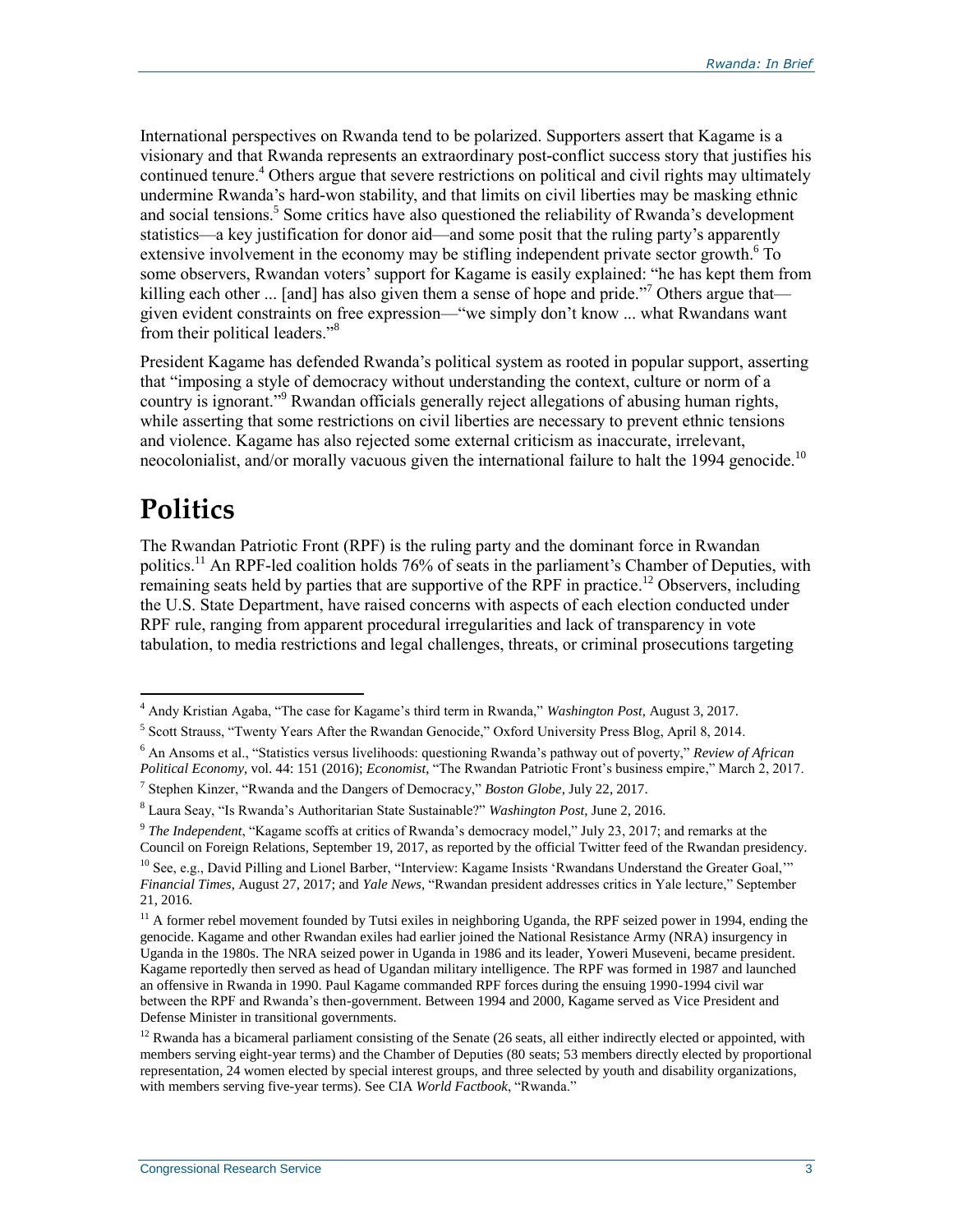opposition candidates and parties.<sup>13</sup> It is difficult to determine whether or how such factors might affect electoral outcomes.

President Kagame, leader of the RPF and a former military intelligence figure, is widely viewed as the country's preeminent decision-maker. He first won the presidency in an internal party election in 2000, and he has won reelection with over 90% of the popular vote in every subsequent contest (in 2003, 2010, and 2017). Under Kagame's leadership, the government has pursued economic development and social transformation while effectively suppressing political dissent and public discussion of ethnic identity. Some researchers have described pervasive official surveillance and involvement in citizens' daily lives, part of an apparent effort to ensure rapid implementation of development initiatives, mobilize support for the RPF, suppress criminal activity, and monitor potential opposition activity, ethnic tensions, or security threats.<sup>14</sup>

In the 2017 election, two opposition candidates together won about 1% of the vote. One was Philippe Mpayimana, an independent. The other was Frank Habineza of the Democratic Green Party, the only legally recognized party that has openly criticized the RPF and Kagame. The Green Party was participating in elections for the first time: Habineza had been denied registration as a candidate in 2010, and then spent two years in exile after his deputy was killed under unclear circumstances. <sup>15</sup> Diane Shima Rwigara, a vocal Kagame critic and would-be first female independent presidential candidate, was denied registration as a candidate in 2017. She was also subjected to an apparent online smear campaign.<sup>16</sup> She was arrested for tax evasion shortly after the vote, and in October, she was charged with forgery and inciting insurrection and was denied bail. A previous opposition presidential contender, Victoire Ingabire, is serving a prison sentence after being convicted of genocide denial and seeking to form an armed group, and her party has been denied legal registration.<sup>17</sup>

Kagame would have been subject to a constitutional two-term limit on the presidency in 2017, but a new constitution approved in 2015 via referendum—with a reported 98% of the vote exempted the sitting president (Kagame), allowing him to serve a third seven-year term. He may also run for two more consecutive five-year terms, thus potentially remaining in office until 2034—although he has denied any intention to do so, stating that he is preparing Rwanda for an unspecified future leadership transition. <sup>18</sup> The new constitution shortens the presidential term from seven to five years, but that change does not take effect until 2024. It also grants the president immunity from prosecution after he leaves office, including for treason or constitutional violations. The referendum was organized after parliamentarians voted overwhelmingly in favor of removing the term limit for Kagame. That vote, in turn, followed a petition to remove term limits that received some 3.7 million signatures—over half the electorate. <sup>19</sup> Kagame has disavowed responsibility for the initiative. $20$ 

<sup>&</sup>lt;sup>13</sup> See State Department, Country Reports on Human Rights Practices, "Rwanda," 2003, 2008, 2010, and 2013; and State Department press statement, "Presidential Election in Rwanda," August 5, 2017.

<sup>14</sup> See, e.g., Anjan Sundaram, *Bad News: Last Journalists in a Dictatorship*, Doubleday: 2016; Filip Reyntjens, *Political Governance in Post-Genocide Rwanda*, Cambridge University Press: 2015.

<sup>&</sup>lt;sup>15</sup> See, e.g., Human Rights Watch (HRW), "Allow Independent Autopsy of Opposition Politician," July 21, 2010.

<sup>&</sup>lt;sup>16</sup> Diane Shima Rwigara, "I wanted to be Rwanda's first female president. Then fake nude photos appeared online." *Washington Post*, August 2, 2017.

 $17$  Human rights groups have raised due process concerns regarding Ingabire's trial without commenting on the veracity of the charges. See HRW, "Rwanda: Eight-Year Sentence for Opposition Leader," October 30, 2012.

<sup>18</sup> *Jeune Afrique*, "Kagame: Ce sera sans doute mon dernier mandat," May 22, 2017.

<sup>&</sup>lt;sup>19</sup> According to Rwandan lawmakers who engaged citizens about the proposed amendments, only 10 people—out of millions consulted—opposed extending Kagame's mandate. Agence France-Presse, "Only 10 Rwandans oppose (continued...)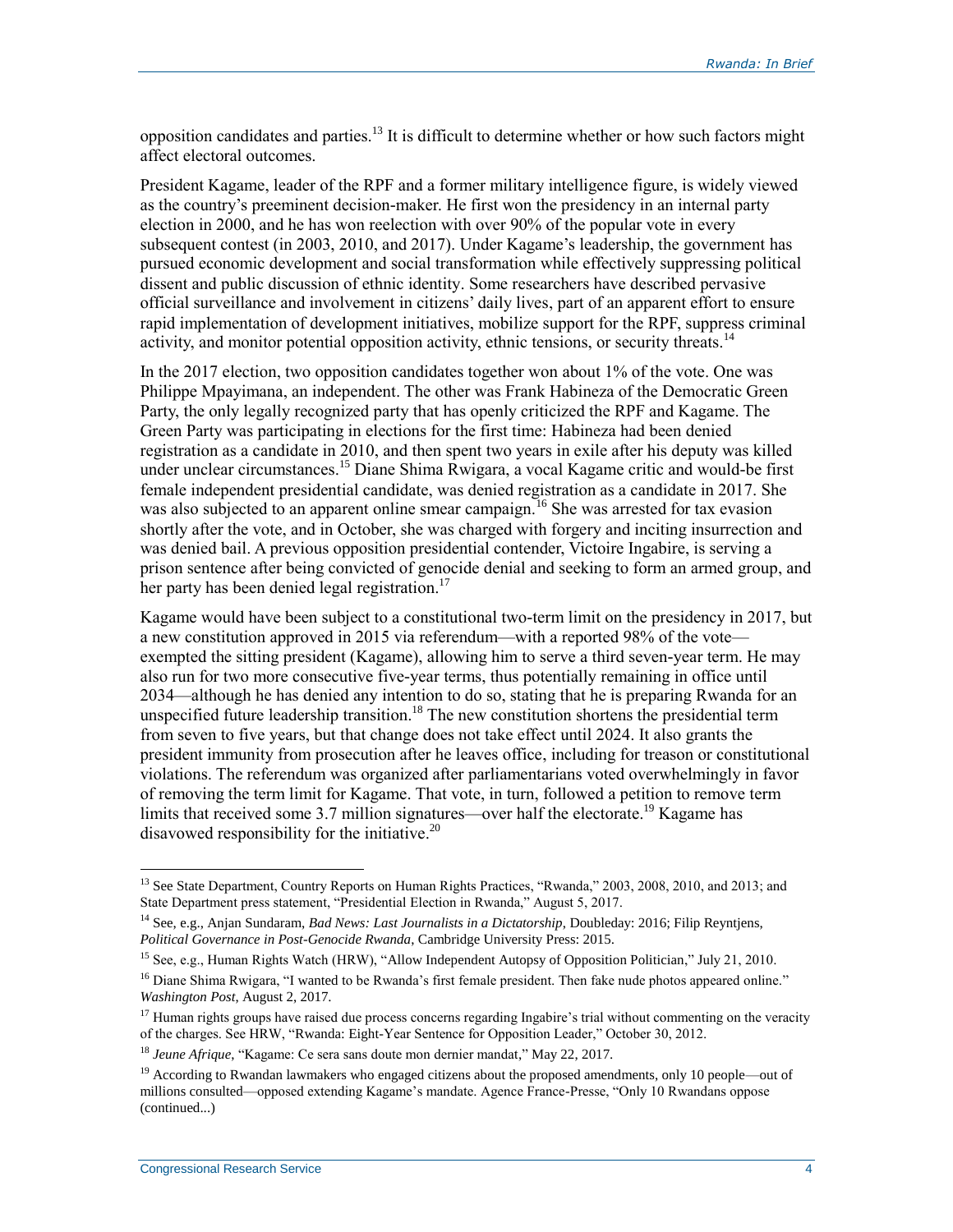Some observers describe a narrowing of the RPF's political leadership from a diverse set of actors in the 1990s to an apparently small circle around the president today.<sup>21</sup> Over the years, various high-profile figures have faced criminal charges, some on national security grounds, apparently after falling out with the president. Some have left the country, and several prominent figures have sought to mobilize external opposition movements. These include individuals formerly thought to inhabit the inner-most leadership circle of the RPF, namely, those who fought alongside Kagame in the armed wing of the RPF before it took power.<sup>22</sup> A few prominent exiled dissidents have been violently attacked or killed in what critics portray as state-backed assassination attempts.<sup>23</sup> The Rwandan government has repeatedly denied involvement.<sup>24</sup>

Public criticism of the government is rare; there are few independent critical media and civil society groups, and they reportedly operate with difficulty.<sup>25</sup> Human rights advocates assert that laws and taboos prohibiting public acknowledgement of ethnic identity have been wielded as tools to silence meaningful criticism of the government, and that "years of state intimidation and interference" have weakened the capacity of civil society to operate effectively.<sup>26</sup> Over the years, various political opponents, critics, and journalists have been criminally prosecuted or have fled the country. There have been reports of arbitrary detention and torture of Rwandans accused or suspected of supporting the exiled opposition Rwanda National Congress (RNC), Ingabire's political movement, or the Democratic Forces for the Liberation of Rwanda (FDLR), a militia founded in DRC by perpetrators of the 1994 genocide.<sup>27</sup> U.S.-based Human Rights Watch has also accused Rwandan security forces of extra-judicially killing petty criminals, allegations which Rwanda's National Commission for Human Rights (NCHR) has sought to discredit.<sup>28</sup>

# **Regional Security**

Rwanda's military is among sub-Saharan Africa's most effective, and Rwandan troops participate in multiple U.N. and African-led peacekeeping operations on the continent. Rwandan

 $\overline{a}$ 

<sup>26</sup> HRW, "Rwanda: Events of 2016," *World Report 2017*.

<sup>(...</sup>continued)

Kagame third term: report," August 11, 2015 and Ludovica Iaccino, "Rwanda Third-Term Bid: Term limits 'nothing to do with democracy' says President Kagame," *International Business Times*, June 22, 2015.

<sup>&</sup>lt;sup>20</sup> Stephanie Aglietti, "Rwanda counts referendum vote for extra terms for Kagame," AFP, December 18, 2015.

<sup>21</sup> See, e.g., "Rwanda's Leader Must Step Down," an anonymous Op-Ed in the *New York Times*, December 17, 2015.

 $^{22}$  Exile-based opposition initiatives include the Rwandan National Congress (RNC), founded in 2010 by prominent RPF dissidents including the former army chief of staff Gen. Kayumba Nyamwasa, presidential chief of staff and Rwandan ambassador to the United States Theogene Rudasingwa, attorney general Gerald Gahima, and head of external intelligence Patrick Karegeya (who was subsequently killed in South Africa).

<sup>23</sup> HRW, "Rwanda: Repression Across Borders," January 28, 2014; *Globe & Mail*, "Rwanda's Hunted," May 2, 2014; BBC News, "Rwandan Nyamwasa Murder Plot: Four Guilty in South Africa," August 29, 2014.

<sup>&</sup>lt;sup>24</sup> Kagame denied involvement in the murder of prominent dissident Patrick Karegeya in South Africa in January 2014, while stating, "I actually wish Rwanda did it." *The Wall Street Journal*, "Rwanda Leader Denies Role in Ex-Spy Chief's Death," January 23, 2014.

<sup>&</sup>lt;sup>25</sup> U.N. Human Rights Commission, "Statement by the United Nations Special Rapporteur on the rights to freedom of peaceful assembly and of association at the conclusion of his visit to the Republic of Rwanda," January 27, 2014. Civil society groups are reportedly able to operate freely only if they align with the government and its development agenda.

<sup>&</sup>lt;sup>27</sup> HRW, "'We Will Force You to Confess': Torture and Unlawful Military Detention in Rwanda," October 10, 2017.

 $28$  The NCHR asserts that some individuals are still alive, or died of other causes, which Human Rights Watch disputes. HRW, "'All Thieves Must Be Killed': Extrajudicial Executions in Western Rwanda," July 13, 2017; and "Rwanda: Cover-Up Negates Killings," November 1, 2017.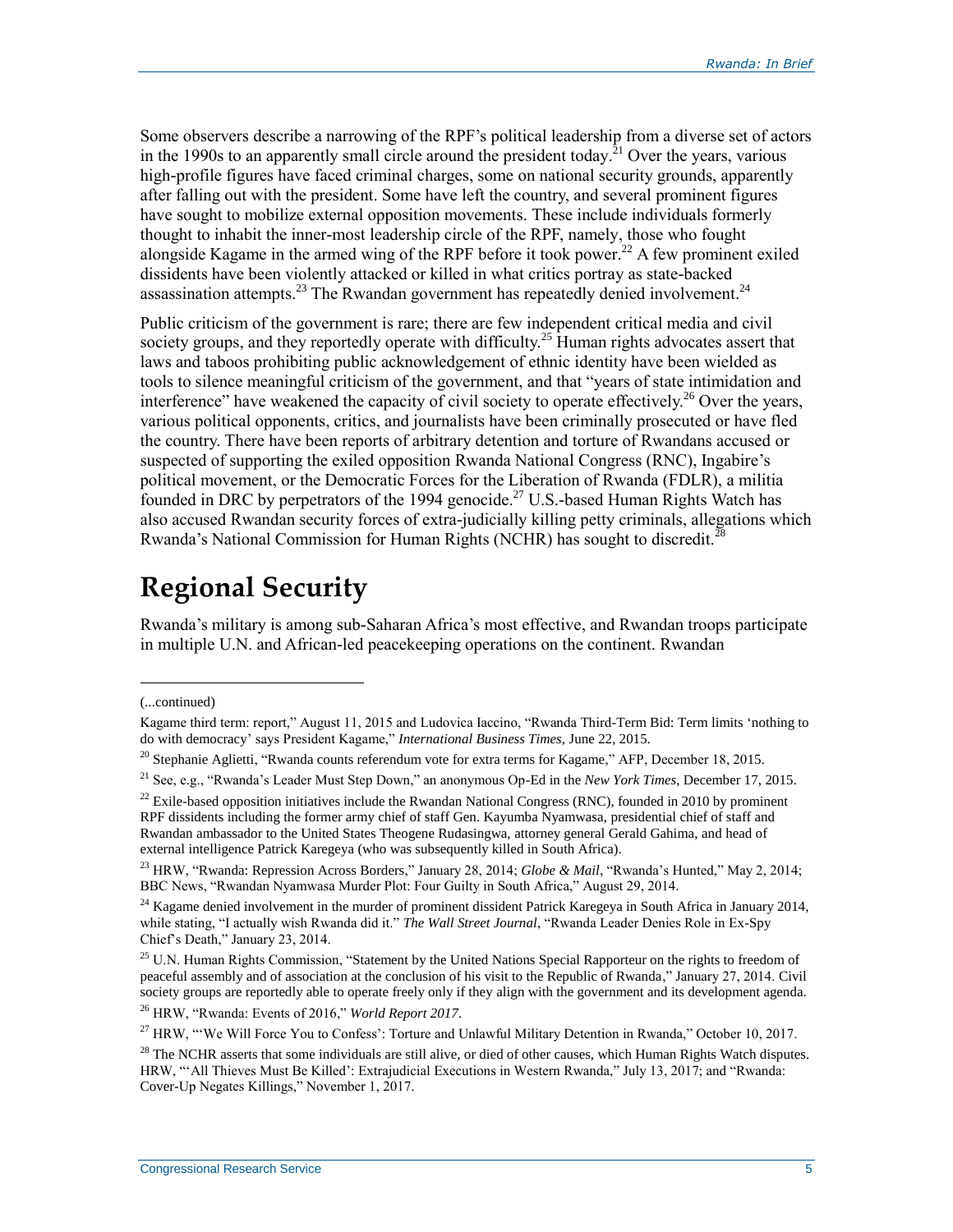peacekeepers are reportedly "particularly valued due to their training, discipline, the development ethos they bring to deployments," and for the number of women trained and deployed.<sup>29</sup> Citing their country's experience during the 1994 genocide, in which the U.N. Security Council withdrew peacekeepers as massacres were spreading, Rwandan officials have sought multilateral support for robust implementation of peacekeeper mandates for the protection of civilians, including via a set of commitments known as the "Kigali Principles." Ahead of assuming the chairmanship of the AU in 2018, Kagame has pressed for institutional reforms to improve the AU's capacity to finance and sustain African-led stabilization operations, among other goals.

Rwanda also has a history of unilateral intervention in the sub-region, notably in DRC.<sup>30</sup> Rwanda first deployed its military into DRC (then known as Zaire) in 1996 to oust genocidal Rwandan militias from cross-border safe-havens. It played a key role in backing Laurent Désiré Kabila's rebellion in DRC in 1997, though as president, Kabila later fell out with Rwanda and sought to expel Rwandan forces that had deployed to support his new government. Rwanda has since reportedly backed successive rebellions in DRC led by individuals of Rwandan descent.<sup>31</sup> While denying specific allegations of doing so, Rwandan officials often voice potential justifications for such actions. In particular, Rwandan officials note that the DRC has failed to rein in—and indeed has, at times, collaborated with—the FDLR, a group founded by Rwandan genocide perpetrators that continues to seek the overthrow of the RPF government. Officials also sometimes point to the persecution of ethnic communities of Rwandan origin in the DRC—suggesting that they require protection. Economic interests related to resource smuggling in eastern DRC have long been reported to represent another potential motivation.<sup>32</sup>

In 2012-2013, Rwanda faced acute international criticism and cuts to donor aid, including from the United States and European countries, for providing support to a DRC-based insurgency known as the M23. $^{33}$  The group had begun as a mutiny among soldiers involved in an earlier Rwandan-backed armed group that had been integrated into DRC's military. Rwandan officials denied accusations of backing the M23, blaming the conflict on DRC's institutional dysfunctions and lack of political will to confront security challenges. Rwandan support nonetheless reportedly dissipated in response to criticism, and in late 2013, the M23 was defeated by DRC military forces backed by U.N. peacekeepers.<sup>34</sup> The M23 has since been largely inactive, apparently leaving eastern DRC without an evident Rwandan armed proxy for the first time in two decades.<sup>35</sup>

In 2015 and 2016, reports suggested Rwandan involvement in the recruitment and training of Burundian refugees to participate in a rebellion against the government of Burundi, again

<sup>&</sup>lt;sup>29</sup> Providing for Peacekeeping, "Peacekeeping Contributor Profile: Rwanda," 2015.

<sup>30</sup> See CRS Report R43166, *Democratic Republic of Congo: Background and U.S. Relations*, by Alexis Arieff and Tomas F. Husted.

<sup>31</sup> See, e.g., Thomas Turner, *The Congo Wars: Conflict, Myth and Reality*, Zed Books: 2007; Gérard Prunier, *Africa's World War: Congo, The Rwandan Genocide, and the Making of a Continental Catastrophe*, Oxford University Press: 2008; René Lemarchand, *The Dynamics of Violence in Central Africa*, University of Pennsylvania Press: 2009; Jason Stearns, *Dancing in the Glory of Monsters*, PublicAffairs: 2011.

<sup>32</sup> See, e.g., *Report of the Panel of Experts on the Illegal Exploitation of Natural Resources and Other Forms of Wealth of the Democratic Republic of the Congo*, April 2001, U.N. doc. S/2001/357.

<sup>&</sup>lt;sup>33</sup> See Testimony of then-Assistant Secretary of State for African Affairs Johnnie Carson before the HFAC Africa subcommittee, hearing on "The Devastating Crisis in Eastern Congo," December 11, 2012.

<sup>34</sup> Jason Stearns, "As the M23 nears defeat, more questions than answers," *Congo Siasa*, October 30, 2013.

<sup>35</sup> *Congo Siasa*, op. cit. In early 2017, clashes were reported between ex-M23 fighters and the Congolese military, leading to speculation over whether the M23 was regrouping.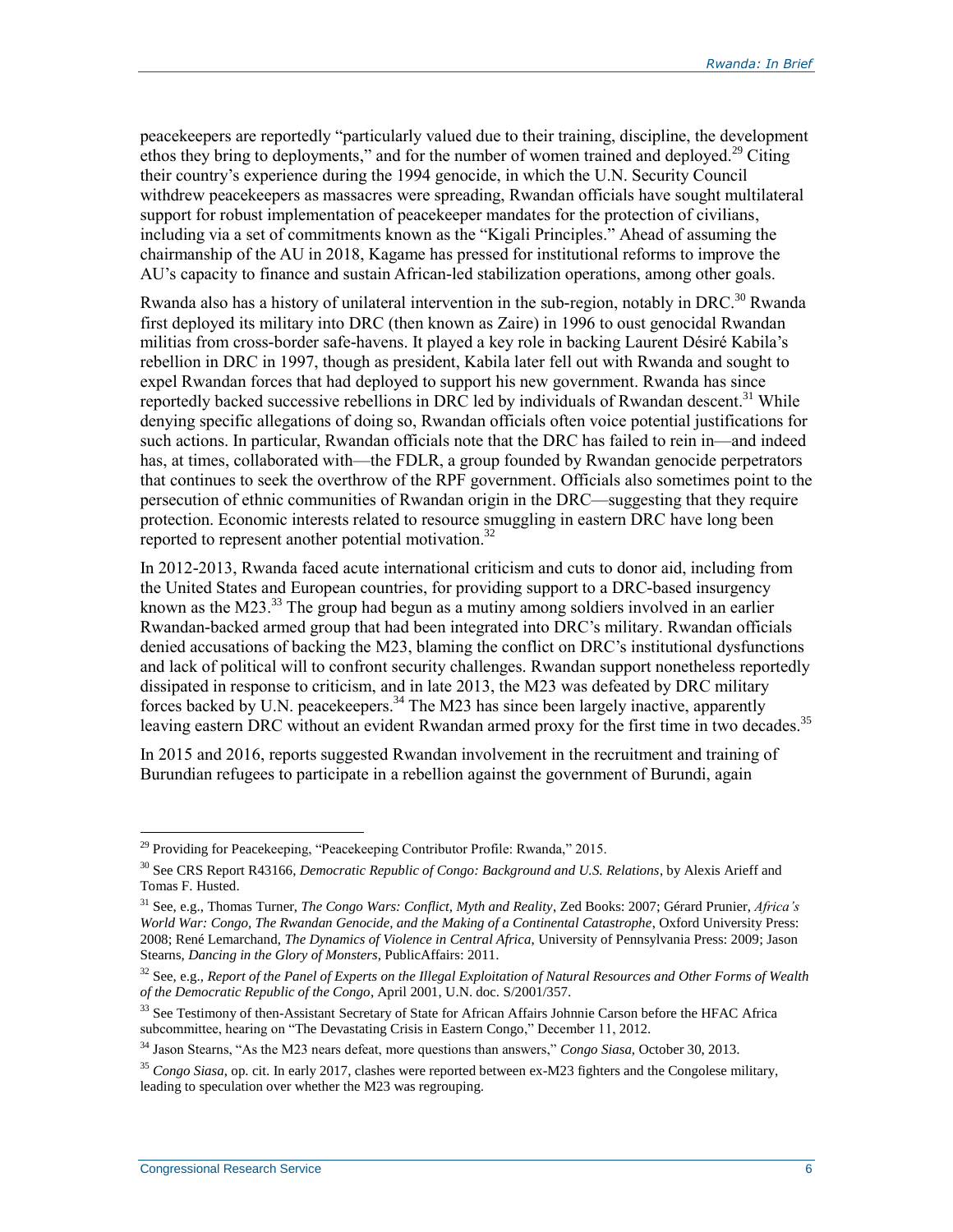prompting donor criticism.<sup>36</sup> The reports emerged after Kagame openly criticized Burundian President Pierre Nkurunziza's decision to run for a third term in 2015, which stoked a violent political crisis. Rwandan officials also accused Nkurunziza's party of harboring FDLR rebels,<sup>37</sup> and Rwanda welcomed prominent Burundian dissidents who fled their country. Burundi's government, for its part, accused Rwanda of espionage and interference in its politics.<sup>38</sup>

Reports of Rwandan involvement in regional conflicts have dwindled since 2016, suggesting that the government may fear donor or regional reactions, and/or that it has been focused on domestic issues. The government also may no longer perceive a strong external threat as emanating from eastern DRC, as the FDLR has been weakened by an internal split and by a string of Congoleseled operations targeting the group. Tensions between Rwanda and several other countries in the region, including DRC, Tanzania, and South Africa, appear to have eased in line with these trends, and in connection with a change of government in Tanzania in late 2015.<sup>39</sup>

### **The Economy and Development Issues**

Donor aid, political stability, low corruption, and pro-investor policies have contributed to economic growth in Rwanda averaging 7.6% per year over the past decade—albeit from a very low base. $40$  Human development gains since the 1994 genocide have been dramatic in relative terms, notably with regard to life expectancy, child and maternal mortality, and access to healthcare.<sup>41</sup> Rwanda nonetheless remains one of the world's poorest countries. About 75% of Rwandans are engaged in agriculture, many for subsistence, and about 39% reportedly live below the poverty line (compared to 56% as recently as 2006, and 78% in 1994).<sup>42</sup> Rwanda has the highest population density in continental Africa, and despite fertile land, it relies on food imports.

Key foreign exchange earners include tourism and exports of coffee, tea, and minerals. The government has undertaken ambitious efforts to transform Rwanda's low-income, agrarian-based economy into one that is services-oriented and middle-income by  $2020<sup>43</sup>$  These include programs to improve healthcare, expand internet access, and increase domestic energy production through hydroelectric infrastructure and the exploitation of large methane gas reserves under Lake Kivu. To achieve its economic goals, the government has sought to counter what it identifies as key constraints: low agricultural productivity and a narrow economic base, a landlocked geography, an insufficiently skilled work force, and limited infrastructure.<sup>44</sup> The State Department has

<sup>42</sup> CIA *World Factbook* (July 2017); and Partners in Health, "Rwanda's Rebirth," op. cit.

<sup>&</sup>lt;sup>36</sup> Refugees International, "Asylum Betrayed: Recruitment of Burundian Refugees in Rwanda," December 14, 2015; *Final report of the Group of Experts on the Democratic Republic of the Congo*, May 23, 2016, U.N. doc. S/2016/466. See also CRS Report R44018, *Burundi's Political Crisis: In Brief*, by Alexis Arieff.

<sup>37</sup> *Al Jazeera*, "Rwanda says Burundi leaders 'killing own people,'" November 9, 2015; and *New York Times*, "Fragile Burundi Casts a Wary Eye on Rwanda," August 3, 2015.

<sup>38</sup> Conor Gaffey, "Burundi and Rwanda: East Africa's Bad Neighbors," *Newsweek*, May 17, 2016.

 $39$  Between 2010 and 2015, strains in Rwandan relations with South Africa and Tanzania erupted over alleged Rwandan-backed attacks on exiled dissidents living in South Africa, disagreements over how to address the unresolved FDLR insurgency, Rwandan support for the M23, and apparent Rwandan involvement in Burundi's conflict.

<sup>40</sup> IMF Global Economic Outlook database, April 2017, GDP growth % 2007-2016.

<sup>&</sup>lt;sup>41</sup> According to the World Health Organization (WHO), from 1990 and 2016, life expectancy increased from 48 to 66 years; the mortality rate of children under five fell from 152 to 42 deaths per 1,000 live births; and the maternal mortality rate decreased from 1,300 deaths to 290 deaths per 100,000 live births. (WHO, *World Health Statistics 2016*). See also Partners in Health, "Rwanda's Rebirth: A Blueprint for health systems strengthening," February 25, 2013.

<sup>43</sup> Republic of Rwanda, *Rwanda Vision 2020*, available via the Ministry of Finance and Economic Planning website. <sup>44</sup> *Rwanda 2020*, op. cit.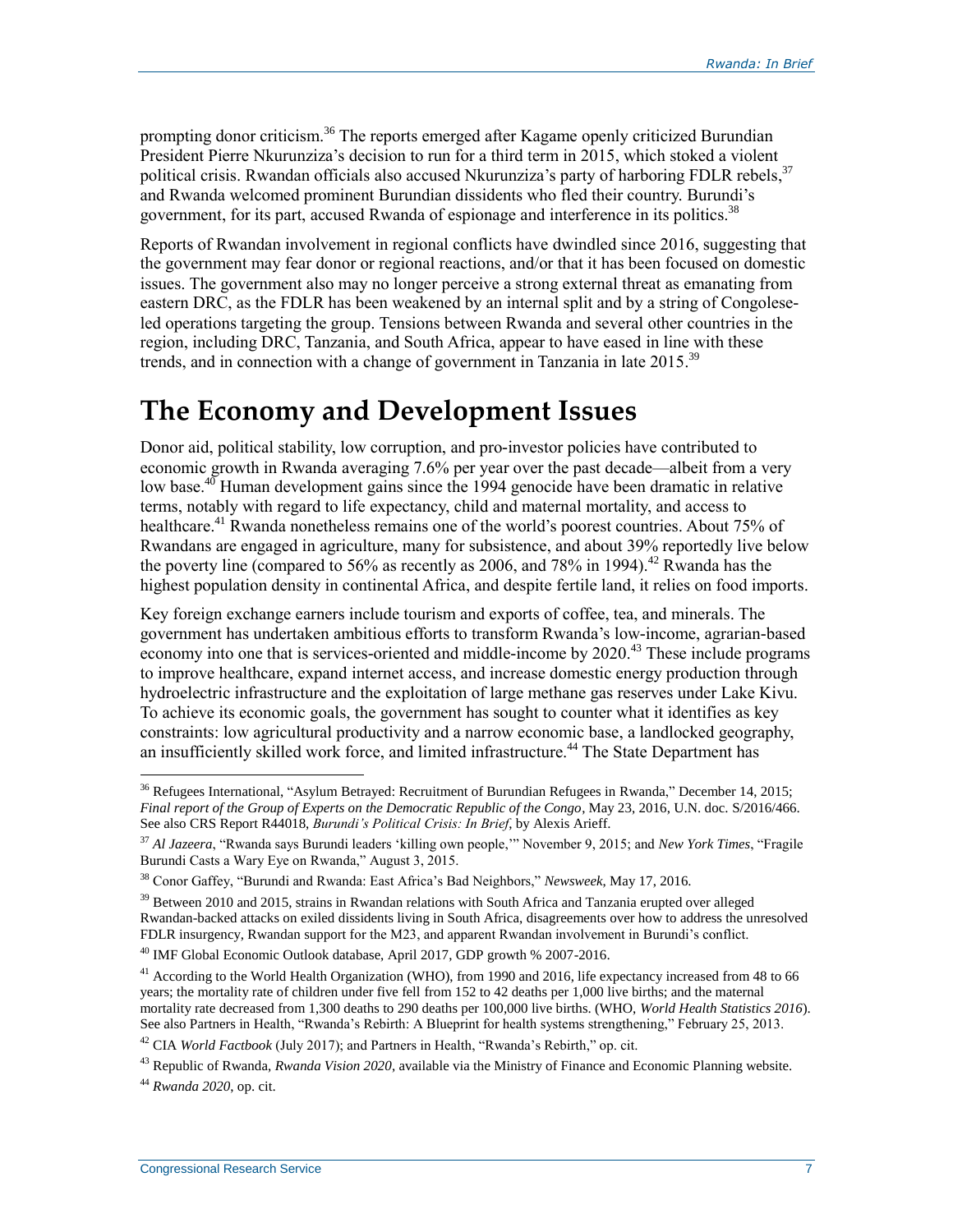documented a number of additional constraints on foreign investors, including "limited access to affordable financing," "payment delays with government contracts," a periodic failure by immigration and tax authorities to honor incentives included in deals signed by the Rwanda Development Board, and difficulties encountered by foreign firms "in registering patents and having rules against infringement of their property rights enforced in a timely manner.<sup>345</sup> The Department has also reported private investor complaints about "competition from state-owned and ruling party-aligned businesses." Notably, Chrystal Ventures, reportedly owned by the RPF, controls an array of domestic enterprises, while Horizon Group, affiliated with the Ministry of Defense, holds a key position in the domestic construction and logistics sectors.<sup>46</sup>

The International Monetary Fund (IMF) has praised the transformation of Rwanda's economy over the past 15 years, citing the effect of strong public investment and efficient management in shifting away from agriculture and towards services and some industry. The Fund noted in 2017 that "the challenge is whether the private sector can complement the infrastructure assets put in place by the public sector and maintain economic momentum."<sup>47</sup> The Fund has called on the government to continue efforts to raise education standards, and lower electricity and transportation costs.

Donor aid is a key source of funding for Rwanda's development initiatives. Economic growth dipped from 8.8% in 2012 to 4.6% in 2013 after several top European donors reduced or redirected budgetary support due to Rwanda's support for the M23, but has since rebounded. In response to the aid cuts, the government launched a sovereign wealth fund, Agaciro, to which it called on all Rwandans and "friends of Rwanda" to contribute, including members of the local business community.<sup>48</sup> In 2016, the government introduced a "Made in Rwanda" policy designed to reduce the country's trade deficit by promoting consumption of domestically produced goods. In recent years, some critics have questioned the reliability of Rwanda's development statistics, in part on the grounds that political conditions and the nature of the data released by the government make them difficult to verify independently.<sup>49</sup> Notwithstanding debates over the precise contours of poverty in Rwanda, most observers agree that development advances have been substantial.

# **U.S. Relations and Aid**

In 1998, President Bill Clinton delivered a speech in Kigali in which he expressed remorse for not having intervened more forcefully to end mass killings in 1994, and pledged that the United States would do better in the future.<sup>50</sup> Those remarks arguably set the tone for a relationship defined, in part, by a sense of international guilt about the genocide and admiration for the RPF's

<sup>45</sup> State Department, Investment Climate Statements for 2017, "Rwanda."

<sup>46</sup> *The Economist*, "The Rwandan Patriotic Front's business empire," March 2, 2017.

<sup>47</sup> IMF. *Rwanda: Selected Issues.* IMF. Country Report No. 17/214. July 2017.

<sup>&</sup>lt;sup>48</sup> The fund aims to raise the equivalent of \$236 million by 2020. See Steven Muvunyi, "Agaciro Development Fund calls for more contributions," *New Times*, December 3, 2016.

<sup>49</sup> An Ansoms et al., "Statistics versus livelihoods: questioning Rwanda's pathway out of poverty," *Review of African Political Economy*, vol. 44: 151 (2016); and *Review of African Political Economy* Blog, "Rwandan Poverty Statistics: Exposing the 'Donor Darling,'" May 31, 2017. Accounts by exiled dissidents have contributed to this analysis. See, e.g., David Himbara, "Why I quit as Rwandan President Paul Kagame's economic advisor," *Quartz*, January 16, 2015.

 $50$  President William J. Clinton, "Remarks to the People of Rwanda," March 25, 1998, transcript as written. Clinton's remarks, in which he committed the United States and international community to "strengthen our ability to prevent and, if necessary, to stop genocide," presaged various subsequent U.S. policy initiatives to prevent and respond to the threat of "mass atrocities" abroad.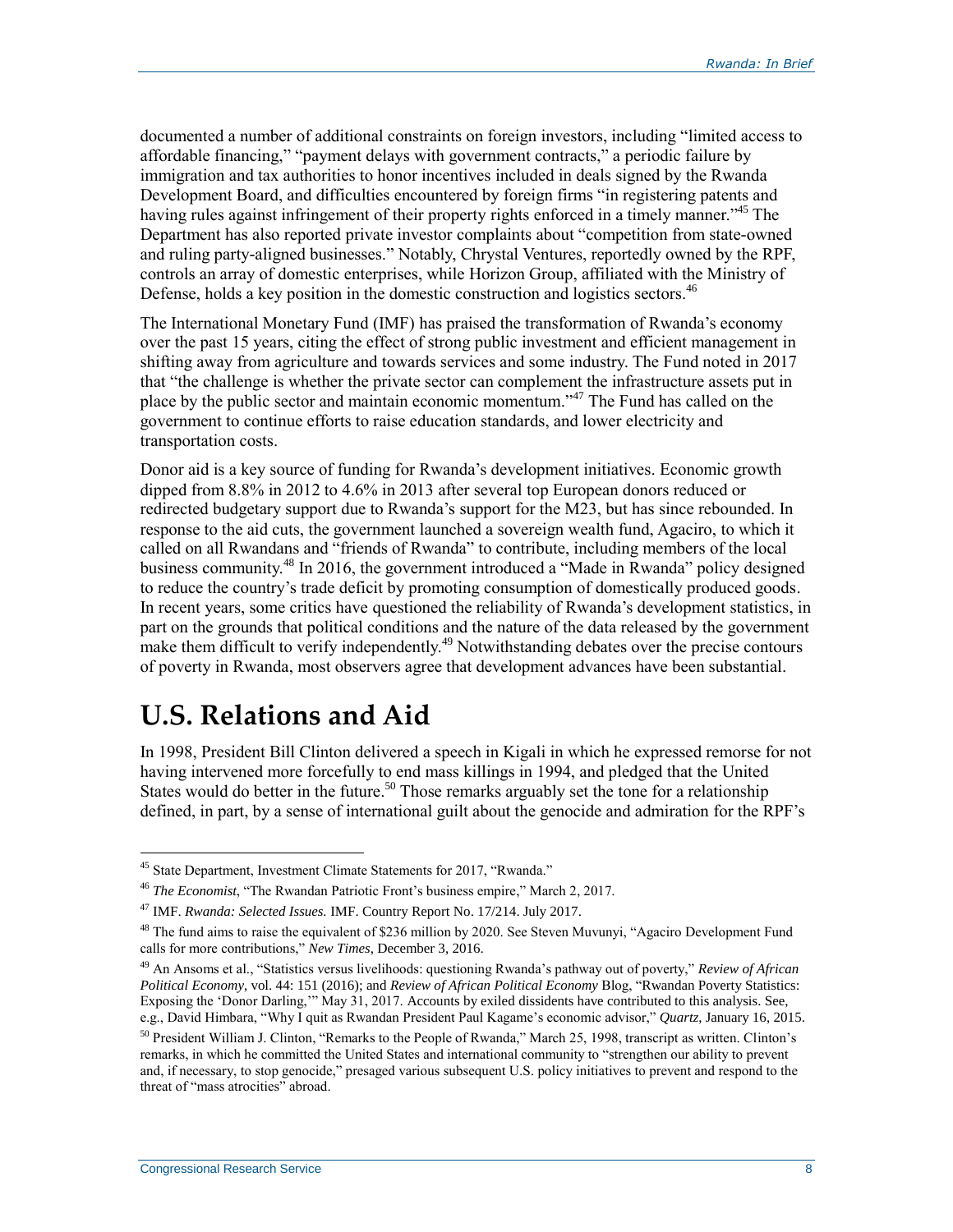role in stopping it. U.S. support for the RPF-led government has continued across successive Administrations and across partisan lines, with executive branch officials and Members of Congress working together to provide substantial aid to buttress Rwanda's development efforts and peacekeeper deployments. Yet, over the past decade, U.S. officials, including some Members of Congress, have increasingly criticized Rwanda's involvement in regional conflicts and expressed concern with its political and human rights record—including reports of assassination plots targeting exiled dissidents. During the Obama Administration, such criticism provoked strident objections by Rwandan officials, including President Kagame.<sup>51</sup>

After meeting with President Kagame in Davos in January 2018, President Trump praised the United States' "great relationships" with Rwanda, including bilateral trade, and stated that "the job they've done is absolutely terrific."<sup>52</sup> Previous statements by Administration officials had expressed concerns about Rwanda's respect for human rights and democracy alongside praise for the country's development progress and peacekeeping contributions. In his September 2017 congressional testimony, Acting Assistant Secretary of State for Africa Yamamoto referred to U.S.-Rwandan relations as "close but complex": he praised Rwanda's "remarkable gains" in health and development, and characterized the country as "a major contributor to regional peace and security," while asserting that "Rwanda's record in the areas of human rights and democracy, while improved in some areas, remains a concern." He called on the government "to take steps" toward a democratic transition of power."<sup>53</sup>

Regarding Rwanda's 2017 presidential election, the State Department stated that "we are disturbed by irregularities observed during voting and reiterate long-standing concerns over the integrity of the vote-tabulation process."<sup>54</sup> In response to questioning from House Africa Subcommittee Chairman Chris Smith at the September 2017 hearing, Ambassador Yamamoto affirmed that "we are unable to assess this election as free and fair."<sup>55</sup> In an earlier message marking Rwanda's National Day, Secretary of State Rex Tillerson expressed an intention to

<sup>&</sup>lt;sup>51</sup> The Obama Administration referred to Rwanda as "one of Africa's most dramatic and encouraging success stories," but expressed concerns about political conditions surrounding the 2010 presidential elections and 2015 referendum, and critiqued Kagame's decision in 2016 to run for reelection. A State Department official testified to Congress in 2015 that the Department was "troubled by the succession of what appear to be politically motivated murders of Rwandan exiles." In 2016, a State Department official raised reports that "the Rwandan government has been involved in destabilizing activities in Burundi" in congressional testimony. In 2012-2013, top officials, including President Obama in a phone call with President Kagame, criticized Rwanda for supporting the M23 rebel movement in DRC. See State Department, *FY2016 Congressional Budget Justification for Foreign Operations*, February 27, 2015; then- U.S. Permanent Representative to the UN Ambassador Samantha Power, "Remarks at a UN Ministerial Meeting on the Future of Civilian Protection in Peace Operations: Endorsing and Implementing the Kigali Principles," May 11, 2016; White House, "Statement on the National Elections in Rwanda," August 13, 2010; White House, "Statement by NSC Spokesperson Ned Price on Rwandan Constitutional Referendum," December 19, 2015; State Department, "Reaction to Rwandan President's Decision To Run for Third Term," January 2, 2016; Then-Deputy Assistant Secretary of State for Democracy, Human Rights, and Labor Steven Feldstein, testimony before the HFAC Africa subcommittee, hearing on Rwanda, May 20, 2015; then-Assistant Secretary of State for African Affairs Linda Thomas-Greenfield, testimony before SFRC, "U.S. Policy in Central Africa: The Imperative of Good Governance," February 10, 2016; The White House, "Readout of the President's Call with President Kagame," December 18, 2012.

<sup>&</sup>lt;sup>52</sup> The White House, "Remarks by President Trump and President Kagame of the Republic of Rwanda After Expanded Bilateral Meeting," January 26, 2018. The meeting and remarks followed public allegations that President Trump had used a disparaging term to refer to countries in Africa in the context of debates over immigration.

<sup>&</sup>lt;sup>53</sup> Acting Assistant Secretary of State for African Affairs Donald Yamamoto, testimony before the HFAC Africa Subcommittee, "Rwanda: Democracy Thwarted," September 27, 2017.

<sup>54</sup> State Department press release, "Presidential Election in Rwanda," August 5, 2017.

<sup>&</sup>lt;sup>55</sup> Testimony before the HFAC Africa Subcommittee, September 27, 2017, op. cit. The hearing also featured extensive discussion of reported Rwandan assassination attempts, centering around the testimony of two exiled Rwandans.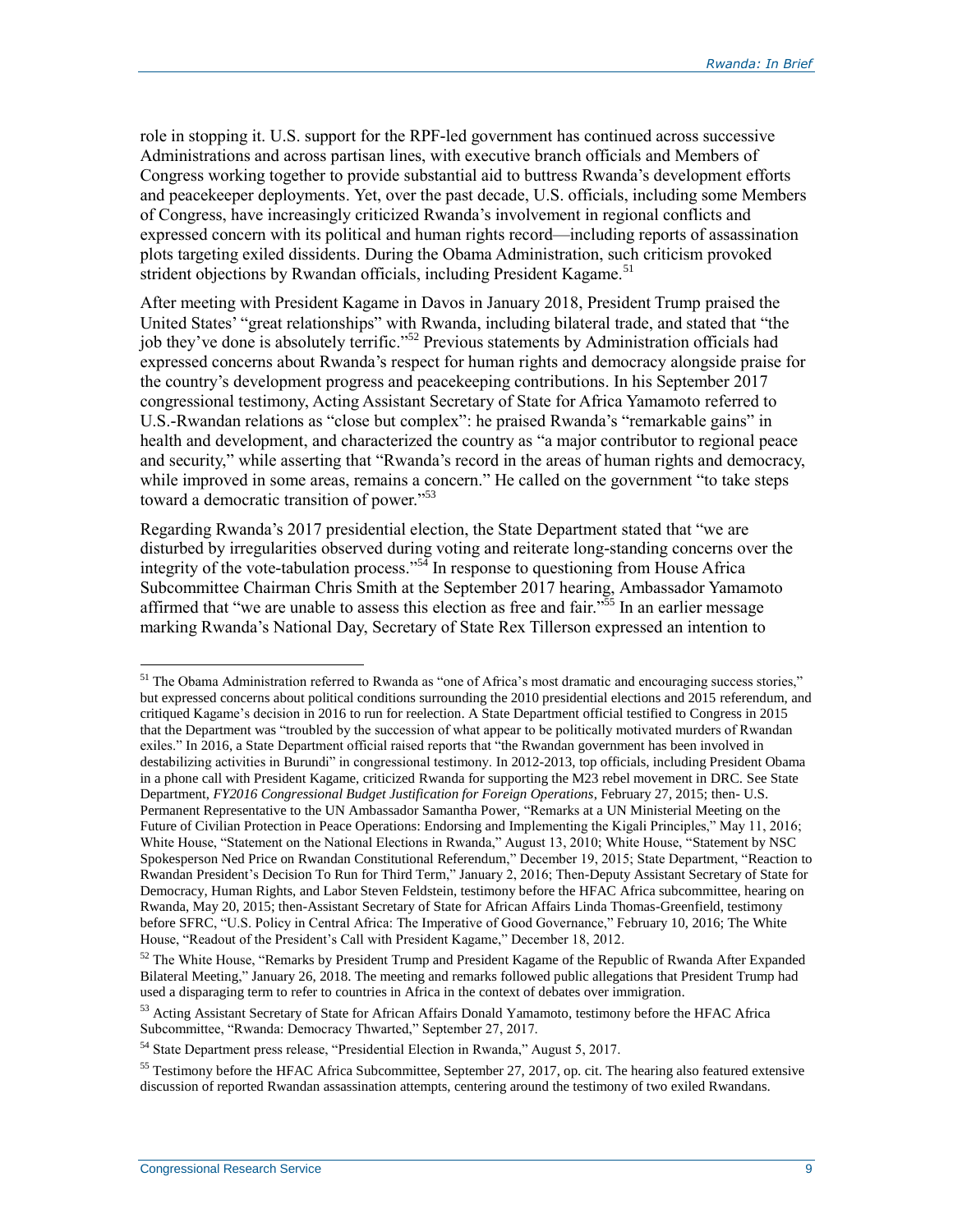"work with Rwanda on expanding efforts to strengthen democracy and respect for human rights."<sup>56</sup> At his Senate confirmation hearing in December 2017, the U.S. Ambassador-designate to Rwanda described his four top policy goals as the following: continuing the United States' "development partnership" with Rwanda, promoting U.S. business and economic ties, supporting Rwanda's continued peacekeeping role, and advancing "democratic ideals."<sup>57</sup>

In 2017, the Administration initiated an out-of-cycle review of Rwanda's eligibility for trade benefits under the African Growth and Opportunity Act (AGOA, reauthorized under P.L. 114-27) in response to allegedly protectionist policies in the East African Community (EAC), of which Rwanda is a member state.<sup>58</sup> The review has been interpreted as an example of a broader Administration push to reexamine U.S. trade policy and achieve better terms and/or outcomes for U.S. firms.<sup>59</sup> Ambassador Yamamoto subsequently testified that U.S. officials had also "raised concerns ... regarding harassment of political opposition leaders and [non-governmental organizations] as well as restrictions on media freedom with the context of AGOA eligibility."<sup>60</sup> The impact of any change to Rwanda's AGOA eligibility may be largely symbolic: in 2016, U.S. imports from Rwanda totaled \$25 million, of which \$2 million were under AGOA.<sup>61</sup> U.S. exports to Rwanda totaled \$73 million.

U.S. bilateral aid programs in Rwanda have focused on improving health, food security, economic growth, and other development goals. During the Obama Administration, such funding for Rwanda rose slightly before falling again toward the end of the Administration, although security assistance related to peacekeeping increased under regional initiatives. The Administration also suspended certain military aid for Rwanda specifically due to Rwanda's involvement in regional conflicts (as discussed below), though this had a limited impact on the total size of the bilateral aid budget. The Trump Administration requested \$105 million in bilateral aid to Rwanda for FY2018, proposing cuts to health and development funds (**[Table 1](#page-13-0)**, below), in the context of broader proposals to decrease foreign aid worldwide.<sup>62</sup>

U.S. support for Rwanda's involvement in peacekeeping missions is provided separately from bilateral aid allocations. In addition to U.S. financial contributions to U.N. operations, the United States provides many African troop contributors to U.N. and AU-led missions with training and equipment. Under its African Peacekeeping Rapid Response Partnership (APRRP), an initiative launched in 2014, the Obama Administration provided substantial additional military aid to Rwanda.<sup>63</sup> APRRP was conceived to help selected African countries develop relatively high-level capabilities for use in peacekeeping operations, and to complement the African Contingency

<sup>56</sup> Secretary of State Rex Tillerson, press statement, "Rwanda National Day," July 1, 2017.

<sup>57</sup> Ambassador-designate Peter Vrooman, testimony before SFRC, December 19, 2017.

<sup>&</sup>lt;sup>58</sup> The decision followed a petition by the U.S. Secondary Materials and Recycled Textiles Association asserting that an EAC ban on imports of second-hand clothes violates the terms of AGOA. Office of the U.S. Trade Representative (USTR), "Request for Comments and Notice of Public Hearing Concerning an Out-of-Cycle Review of Rwanda, Tanzania, and Uganda Eligibility for Benefits Under the African Growth and Opportunity Act," June 20, 2017. As of December 2017, the review appeared to be ongoing, according to USTR statements.

<sup>59</sup> *Africa Confidential*, "The EAC's used clothes," September 8, 2017.

<sup>60</sup> Acting Assistant Secretary of State for African Affairs Donald Yamamoto testimony, op. cit.

<sup>61</sup> U.S. International Trade Commission data, consulted January 2018.

<sup>62</sup> State Department, *FY2018 Congressional Budget Justification for Foreign Operations*, May 23, 2017.

 $63$  Rwanda notably received two Cessna aircraft and related training, water purification and bridge building equipment and training, heavy vehicles, and rapidly deployable field hospitals. The White House, "FACT SHEET: U.S. Support for Peacekeeping in Africa," August 6, 2014; State Department, "U.S. Peacekeeping Capacity Building Assistance," January 25, 2017.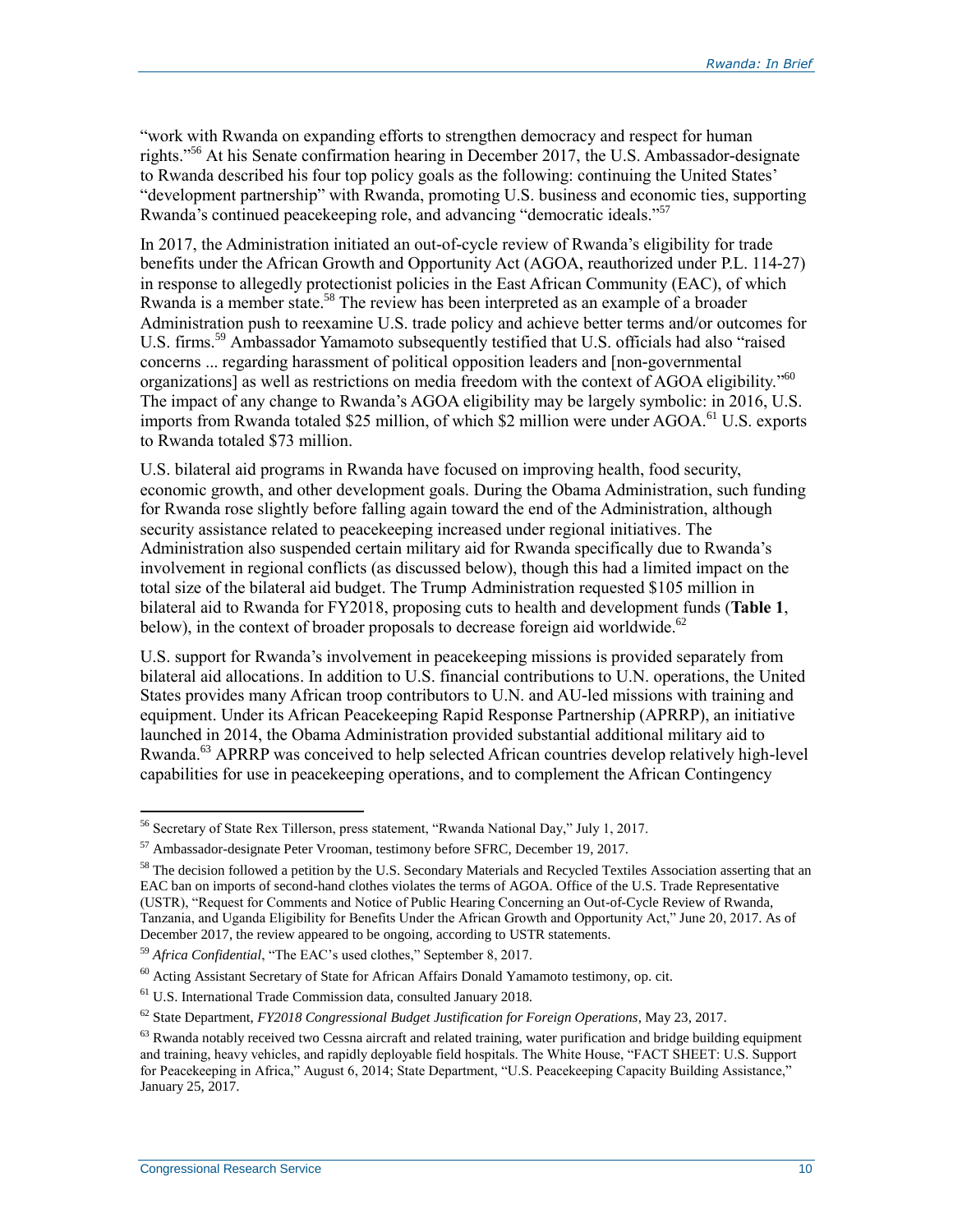Operations Training and Assistance (ACOTA) program, in which Rwanda also participates. The future of APRRP is uncertain, as the Trump Administration's FY2018 budget request did not include funding for it "in order to reduce duplication with existing programs."

<span id="page-13-0"></span>

|                                              |                  |                  | $\mathbf{1}$  | . .           |                              |                            |
|----------------------------------------------|------------------|------------------|---------------|---------------|------------------------------|----------------------------|
|                                              | <b>FY2013</b>    | <b>FY2014</b>    | <b>FY2015</b> | <b>FY2016</b> | <b>FY2017</b><br>(Estimated) | <b>FY2018</b><br>(Request) |
| DA                                           | 61,9             | 65.0             | 54.7          | 49.8          | 46.0                         | 15.0 (ESDF)                |
| <b>GHP</b>                                   | 134.5            | 122.5            | 113.8         | 108.4         | 96.2                         | 89.5                       |
| <b>IMET</b>                                  | 0.3              | 0,0              | 0.6           | 0.5           | 0.5                          | 0.5                        |
| P.L. 480 Title<br>II (Food for<br>Peace)     | 6.9              | 0.0              | 0,0           | 0,0           | 0.0                          | 0,0                        |
| <b>Sub-Total</b>                             | 203.6            | 187.5            | 169.2         | 158.7         | 142.7                        | 105.0                      |
| Add'l aid for<br>peacekeeping<br>(PKO, GSCF) | <b>1.0 ACOTA</b> | <b>1.4 ACOTA</b> | 2.8 ACOTA     | 2.3 ACOTA     | <b>1.2 ACOTA</b>             | To be<br>determined        |
|                                              |                  | 12.3 APRRP       | 9.2 APRRP     | 27.0 APRRP    |                              |                            |

#### **Table 1. U.S. Bilateral Aid to Rwanda, Selected Accounts** millions of current dollars, by year of appropriation

**Source:** State Department Congressional Budget Justifications, FY2015-FY2018; State Department 653(a) estimated allocations, FY2017; State Department congressional notifications and responses to CRS queries.

**Notes:** This table includes only bilateral assistance funds administered by the State Department and/or USAID. Totals may not sum due to rounding. DA = Development Assistance; GHP = Global Health Programs; FMF = Foreign Military Financing; IMET = International Military Education and Training; PKO = Peacekeeping Operations; GSCF = Global Security Contingency Fund. ESDF refers to a Trump Administration proposal to replace DA and several other aid accounts with a consolidated Economic Security and Development Fund.

#### **Legislative Restrictions on Security Assistance**

Successive Congresses have enacted foreign aid appropriations measures restricting certain types of U.S. military aid to Rwanda if it is found to be supporting rebel movements in neighboring countries. Citing such provisions, as well as the Child Soldiers Prevention Act of 2008 (CSPA, Title IV of P.L. 110-457), the Obama Administration periodically suspended certain types of military aid—namely, Foreign Military Financing (FMF) and International Military Education and Training (IMET)—in connection with reported Rwandan support for rebels in DRC and, later, Burundi. U.S. military aid to build Rwanda's peacekeeping capacity was exempted from such restrictions due to a combination of legislative provisions (e.g., §1208[f] of P.L. 113-4, the Violence Against Women Reauthorization Act of 2013, which excepts peacekeeping aid from child soldiers-related restrictions) and executive branch waivers. The executive-legislative branch interplay under the Obama and Trump Administrations (to date) is detailed below.

**FY2012-FY2013:** The Administration invoked a provision of the FY2012 appropriations act (P.L. 112-74, §7043(a) of Division I), extended into FY2013 via continuing resolutions, to suspend FMF for Rwanda, citing its support for the M23 rebellion in DRC. The provision stated that FMF could be made available for Rwanda or Uganda "unless" the Secretary of State had "credible information" that either government was supporting armed groups in DRC.

**FY2014:** The Administration continued to suspend FMF, consistent with a provision in that year's appropriations act (P.L. 113-76, §7042(l) of Division K) restricting FMF for Rwanda unless it was "taking steps to cease" support to certain armed groups in DRC. It also designated Rwanda under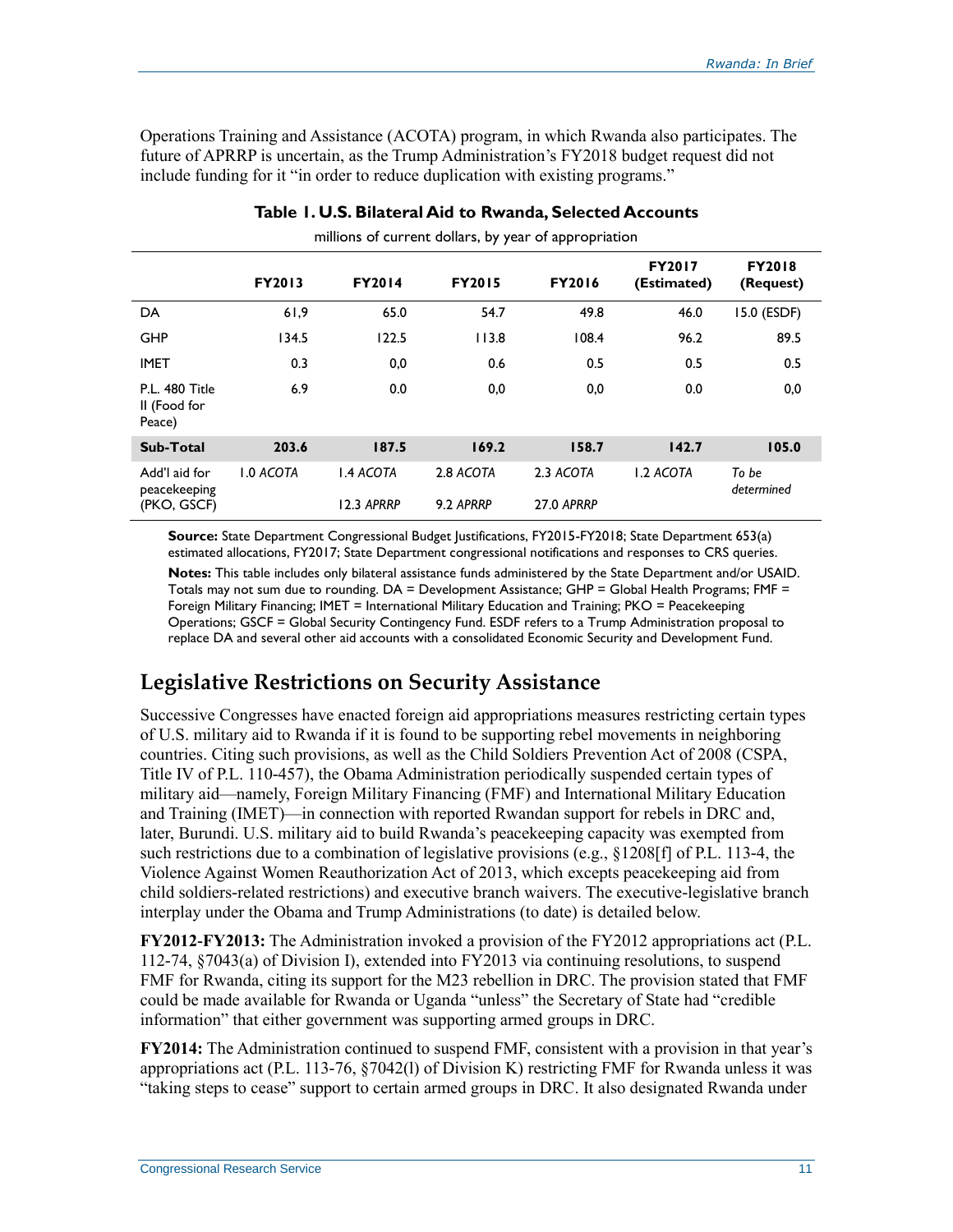CSPA in connection with the M23's reported use of child soldiers, and fully applied the act's prohibition on various forms of military aid, including IMET.

**FY2015:** The appropriations act prohibited FMF for Rwanda unless the Secretary of State certified to Congress that the government was "implementing a policy to cease" support to armed groups in DRC (P.L. 113-235, §7042[l] of Division J). The Administration did not request FMF funds for Rwanda in its budget proposal, in any case, and none were provided. The State Department again designated Rwanda under CSPA, but the President waived the act's aid prohibitions, citing the end of the M23 insurgency—thus allowing IMET, e.g., to resume.<sup>64</sup>

**FY2016:** The State Department did not designate Rwanda under CSPA, and that year's appropriations act (P.L. 114-113) did not restrict security assistance for Rwanda. The Administration did not request or provide FMF funds for Rwanda, in any case. IMET continued.

**FY2017:** The State Department again designated Rwanda under CSPA in connection with its reported support for Burundian rebel groups' recruitment of child soldiers. The President waived CSPA restrictions on IMET and several other types of security aid, and no FMF funding was requested for Rwanda or provided.<sup>65</sup> The appropriations act restricted certain IMET programs for any country in Africa's Great Lakes region unless the Secretary of State certified that it was "not facilitating or otherwise participating in destabilizing activities in a neighboring country" (P.L. 115-31, §7042 of Division J). The State Department obligated some IMET funds, but once the act passed into law, did not support activities that would have been prohibited in such a scenario.

**FY2018:** The Trump Administration did not designate Rwanda under CSPA. FY2017 appropriations provisions restricting IMET for Rwanda and neighboring countries have been carried over via continuing resolutions and are again included in House and Senate appropriations bills for FY2018 (Division G of H.R. 3354, and S. 1780, respectively).

### **Outlook and Issues for Congress**

Congress has shaped U.S. policy and assistance to Rwanda through its authorization and appropriation of U.S. assistance and through oversight activities and Member engagement. In 2012-2013, and again in 2015-2016, the application of legislative restrictions on U.S. security assistance—along with other donor criticism and aid suspensions—appeared to contribute to a decrease in Rwandan support for the M23 in DRC and may conceivably have dissuaded Rwanda from intervening more heavily in Burundi. Members may seek to derive lessons from this sequence of events as they consider pending appropriations bills and/or any future legislative proposals regarding U.S. aid to Rwanda. With regard to Rwanda's domestic conditions, questions remain around how the United States can best support the country's continued stability and growth, including whether continued U.S. support for Rwanda's development efforts can or should be premised on evidence of greater respect for political pluralism or individual liberties.

<sup>&</sup>lt;sup>64</sup> Presidential Determination with Respect to the Child Soldiers Prevention Act of 2008, September 30, 2014.

<sup>&</sup>lt;sup>65</sup> Presidential Determination with Respect to the Child Soldiers Prevention Act of 2008, September 28, 2016.